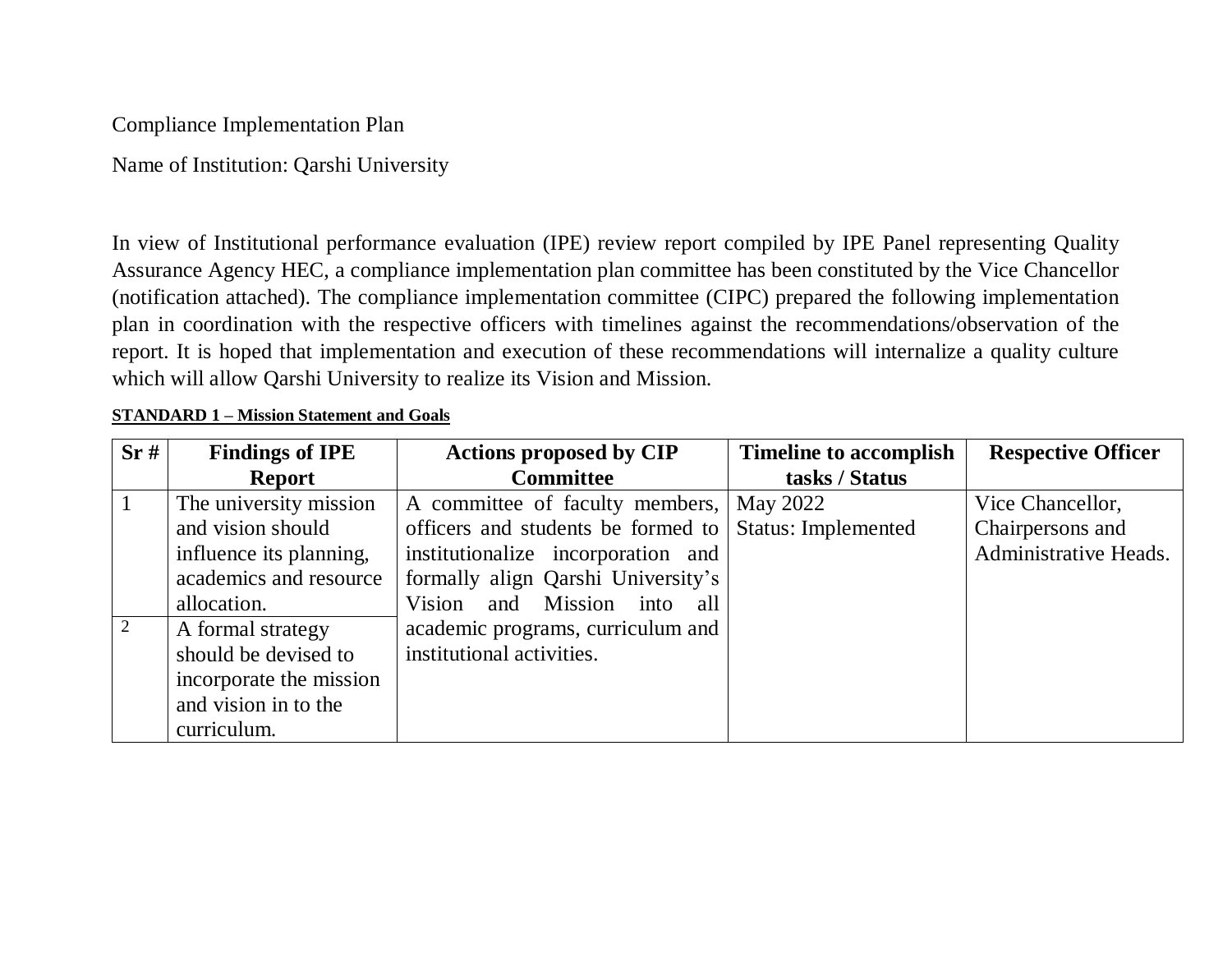|  | <b>STANDARD 2 – Planning &amp; Evaluation</b> |
|--|-----------------------------------------------|
|  |                                               |

| Sr#          | <b>Findings of IPE</b>         | <b>Actions proposed by CIP</b>                  | <b>Timeline to accomplish</b> | <b>Respective Officer</b>  |
|--------------|--------------------------------|-------------------------------------------------|-------------------------------|----------------------------|
|              | <b>Report</b>                  | <b>Committee</b>                                | tasks / Status                |                            |
| $\mathbf{1}$ | Systematic<br>and<br>$\bullet$ | I.<br>committee<br>of<br>senior<br>$\mathbf{A}$ | $\mathbf{I}$ .<br>June 2022   | Vice Chancellor,           |
|              | comprehensive                  | academicians,<br>statutory                      | a. Status: In                 | <b>Statutory Officers,</b> |
|              | planning process               | appointments<br>of<br>the                       | Progress                      | Registrar                  |
|              | involves<br>that               | university, external experts                    |                               |                            |
|              | faculty, staff and             | from academia and industry                      |                               |                            |
|              | administration                 | headed<br>by<br>the<br>Vice                     | II.<br>Implemented            |                            |
|              | should be devised              | Chancellor should develop                       |                               |                            |
|              | and short and                  | short and long term plan of                     |                               |                            |
|              | long term goals                | the university.                                 |                               |                            |
|              | of the university              |                                                 |                               |                            |
|              | to be shared with              | <b>IPE</b> on Annual Basis<br>$\rm{II}$ .       |                               |                            |
|              | of<br><b>Board</b>             |                                                 |                               |                            |
|              | Governors<br>in                | Annual report should be presented to            | Implemented                   |                            |
|              | University                     | BoG and must include steps taken to             |                               |                            |
|              | Annual Report.                 | implement short and long term goals             |                               |                            |
|              | Meeting<br>of<br>$\bullet$     | of the university.                              |                               |                            |
|              | bodies<br>statutory            |                                                 |                               |                            |
|              | the<br>per<br>as               | Registrar office should publish and             | Implemented                   |                            |
|              | should<br>calendar             | disseminate the meeting calendar of             |                               |                            |
|              | carried<br>be                  | out   statutory body.                           |                               |                            |
|              | regularly.                     | Financial Heads in budget for   May 2022        |                               |                            |
|              | There<br>is<br>no              | faculty development, faculty<br>and             | Status:                       |                            |
|              | faculty retention              | staff<br>trainings,<br>workshops<br>and         |                               |                            |
|              |                                | visits<br>academic<br>seminars,<br>and          |                               |                            |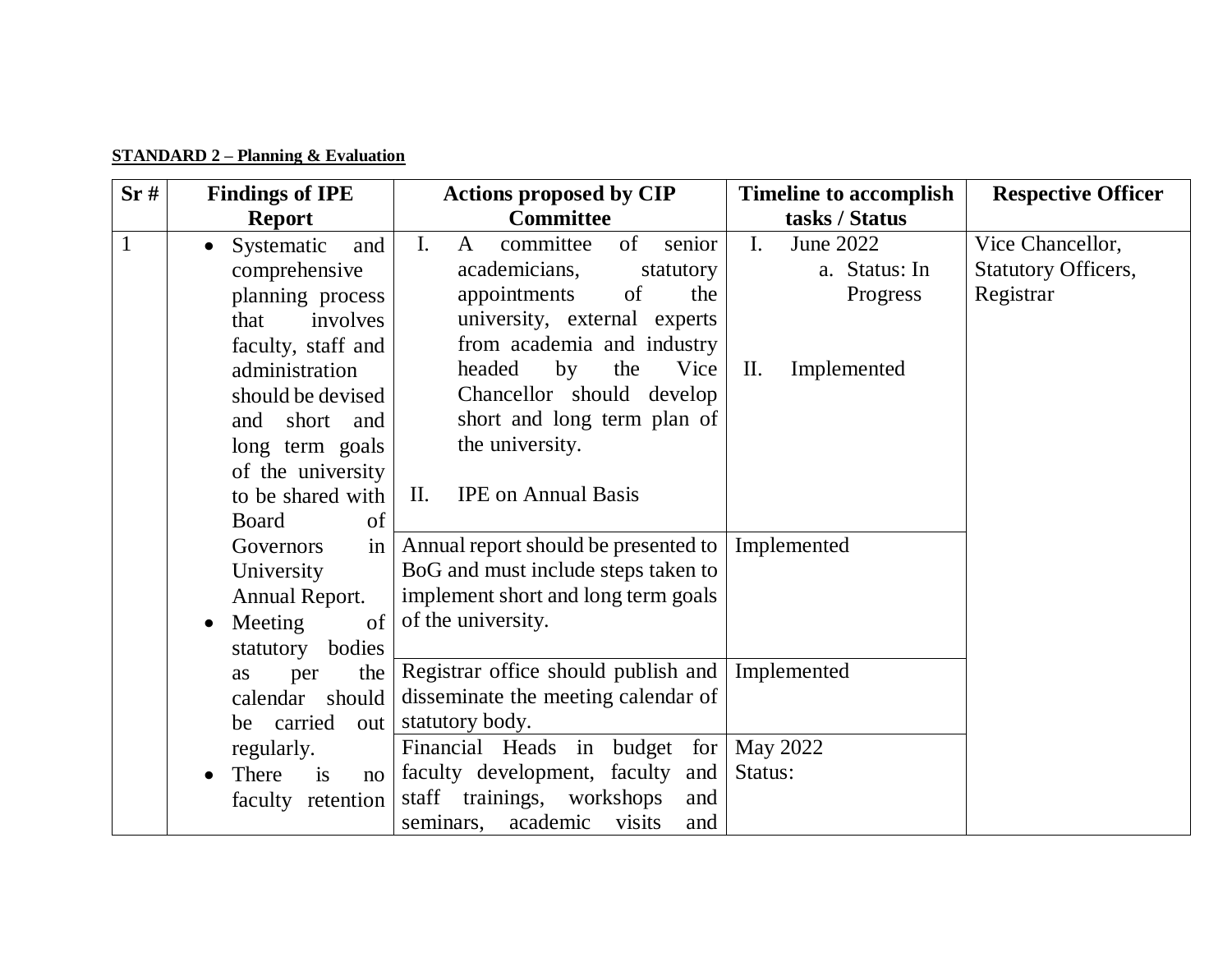|       | and development academic research and<br>benefits<br>etc. |  |
|-------|-----------------------------------------------------------|--|
| plan. | should be included.                                       |  |

### **STANDARD 3 – Organization & Governance**

| <b>Sr</b><br># | <b>Findings of IPE Report</b>                                                                                                                                                                                                                                                                                                                        | <b>Actions proposed by</b><br><b>CIP Committee</b> |                                                                                                                                                                                                                                                                                                                                                                | <b>Timeline to</b><br>accomplish tasks /<br><b>Status</b> |                                                                                                                                                                                                  |                                      | <b>Respective Officer</b>                             |
|----------------|------------------------------------------------------------------------------------------------------------------------------------------------------------------------------------------------------------------------------------------------------------------------------------------------------------------------------------------------------|----------------------------------------------------|----------------------------------------------------------------------------------------------------------------------------------------------------------------------------------------------------------------------------------------------------------------------------------------------------------------------------------------------------------------|-----------------------------------------------------------|--------------------------------------------------------------------------------------------------------------------------------------------------------------------------------------------------|--------------------------------------|-------------------------------------------------------|
| $\mathbf{1}$   | University should have a full<br>time regular and qualified<br>CFO, Registrar<br>Missing HR department, HR<br>policies, policy for employ<br>benefits and faculty trainings.<br>Positions of professors and<br>Deans must be filled.<br>Student outreach office should<br>be established.<br>University does not have<br>procurement/tendering rules | $\mathbf{I}$ .<br>П.<br>Ш.                         | Position<br>of<br>Registrar<br>and<br>Treasurer<br>should<br>be furnished with a<br>full<br>time<br>and<br>academically<br>competent<br>individuals.<br>from III.<br>Experts<br>industry, financial<br>institution<br>and<br>faculty should draft<br>procurement rules<br>dedicated HR<br>A<br>department should<br>established.<br>be<br>Service<br>structure | I.<br>П.                                                  | <b>August 2022.</b><br>In Progress<br>Position<br>advertised<br><b>August 2022.</b><br>(In Progress)<br>Position<br>advertised<br><b>August 2022.</b><br>(In Progress)<br>Position<br>advertised | $\mathbf{I}$ .<br>$\mathbf{I}$<br>Ш. | Director HR<br><b>Treasurer</b><br>Vice<br>Chancellor |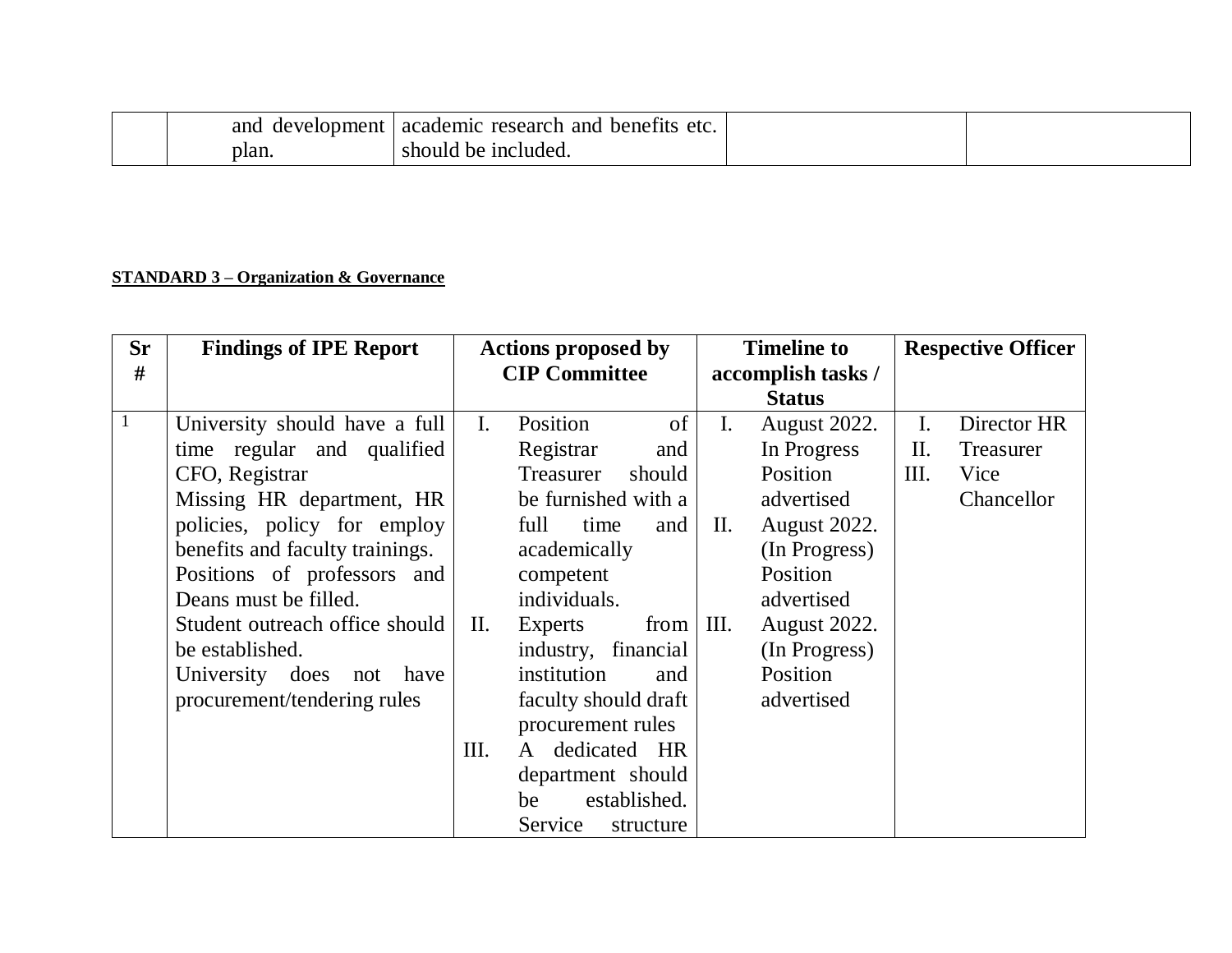| should be drafted<br>and approved by<br>BOG. |  |
|----------------------------------------------|--|
|                                              |  |

#### **STANDARD 4 – Integrity**

| Sr# | <b>Findings of IPE Report</b>                                                                                                                                       | <b>Actions proposed by</b><br><b>CIP Committee</b> |                                                                                                                                                                               | <b>Timeline to</b><br>accomplish<br>actions/tasks |                                             | <b>Respective</b><br><b>Officer</b> |
|-----|---------------------------------------------------------------------------------------------------------------------------------------------------------------------|----------------------------------------------------|-------------------------------------------------------------------------------------------------------------------------------------------------------------------------------|---------------------------------------------------|---------------------------------------------|-------------------------------------|
|     | Notifications of Grievance<br>committee and policy of all<br>academic property rights not<br>available.<br>checking<br>Software<br>for<br>plagiarism not available. | L.<br>П.                                           | Grievance<br>committee to be<br>notified<br>and<br>policy<br>for<br>academic<br>property rights to<br>be drafted.<br>Turnitin<br>facility<br>to be provided for<br>plagiarism | 1.<br>Π.                                          | Implemented<br>August 2022<br>(In Progress) | Registrar<br><b>QEC</b>             |

### **STANDARD 5 – Faculty**

| <b>Sr</b><br>H | <b>Findings of IPE Report</b> | <b>Actions proposed by CIP</b><br><b>Committee</b> | <b>Timeline to</b><br>accomplish | <b>Focal Persons</b> |
|----------------|-------------------------------|----------------------------------------------------|----------------------------------|----------------------|
|                |                               |                                                    | actions/tasks                    |                      |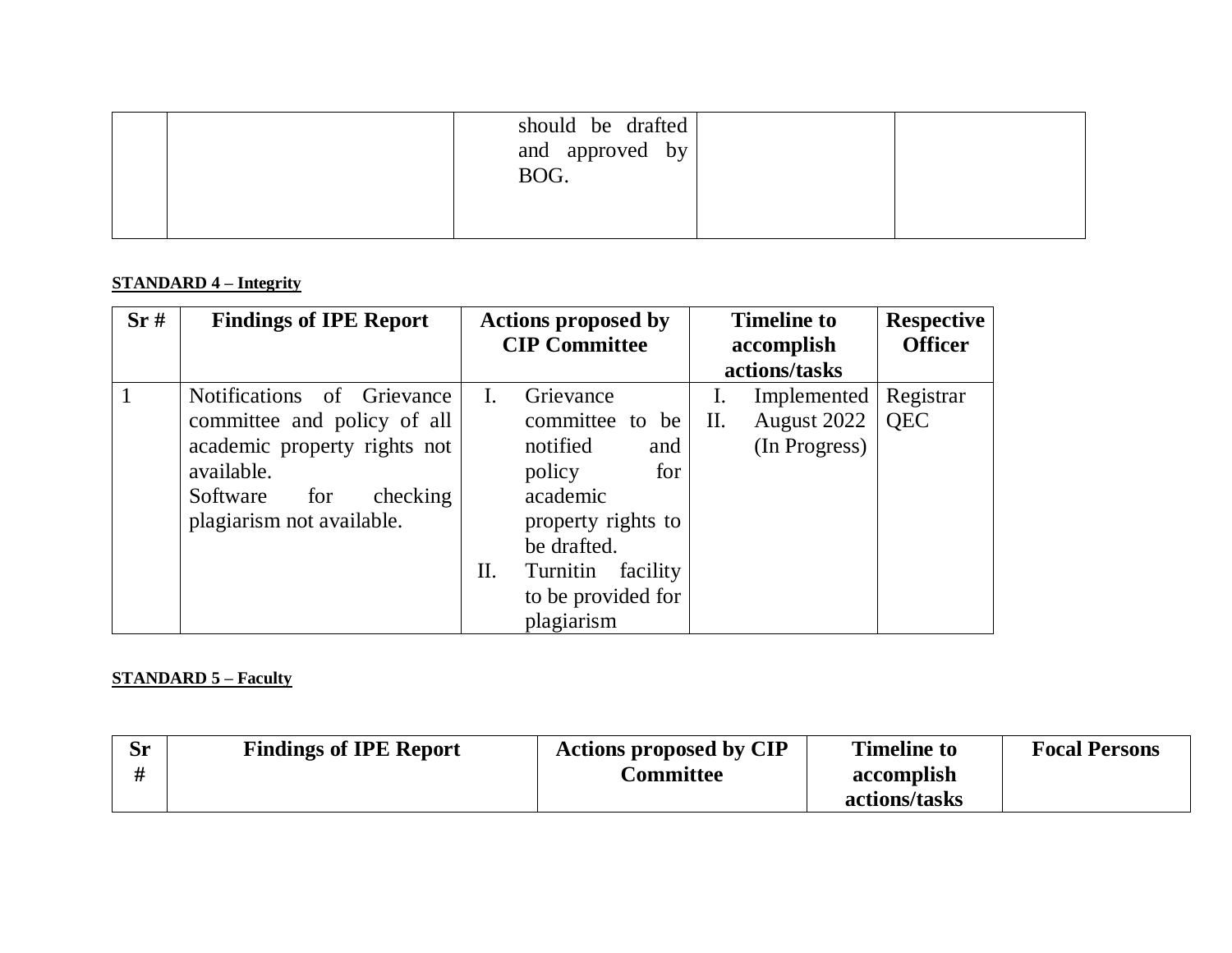|                | No regular employment and fringe<br>benefits.<br>No faculty development plan.<br>$\bullet$<br>Teachers overloaded without any<br>financial<br>benefits<br>for<br>extra<br>performing additional duties. | $\mathbf{I}$ .<br>П.<br>Ш.           | Selection boards on<br>regular basis to hire<br>permanent faculty.<br>All vacancies to be<br>advertised and filled.<br>Faculty<br>service<br>should<br>be<br>structure<br>developed. | I.<br>II.<br>III.     | Implemented<br>Implemented<br>August 2022<br>In progress       |                      | <b>HR</b>                    |
|----------------|---------------------------------------------------------------------------------------------------------------------------------------------------------------------------------------------------------|--------------------------------------|--------------------------------------------------------------------------------------------------------------------------------------------------------------------------------------|-----------------------|----------------------------------------------------------------|----------------------|------------------------------|
| $\overline{2}$ | University<br>lacks<br>research<br>based<br>activities.                                                                                                                                                 | $\mathbf{I}$ .<br>Π.<br>Ш.           | Workshops<br>and<br>seminars.<br>Financial benefits for<br>research.<br>Post<br>Graduate<br>should be<br>programs<br>initiated.                                                      | I.<br>II.<br>Ш.       | In Progress<br>In Progress<br>September<br>2022 In<br>Progress |                      | ORIC                         |
| 3              | No proper criteria<br>to<br>assess<br>teacher's performance.<br>Publication record not maintained.                                                                                                      | $\mathbf{I}$ .<br>$\mathbf{I}$<br>Ш. | Criteria<br>judge<br>to<br>academic performance<br>be formulated.<br>ORIC office should<br>maintain publication<br>record.<br>Senior faculty should<br>act as mentors.               | I.<br>II.<br>Ш.       | Implemented<br>August 2022<br>(In progress)<br>Implemented     | $\mathbf{I}$ .<br>П. | Chairpersons<br>Chairpersons |
| 4              | Weak recruitment and promotion<br>$\bullet$<br>policy which affects retention<br>rate.                                                                                                                  | $\mathbf{I}$ .                       | should<br>develop<br>HR<br>recruitment<br>and<br>promotion policy.                                                                                                                   | $\mathbf{I}$ .<br>II. | August 2022<br>(In Progress)<br>August 2022<br>(In progress)   |                      | <b>HR</b>                    |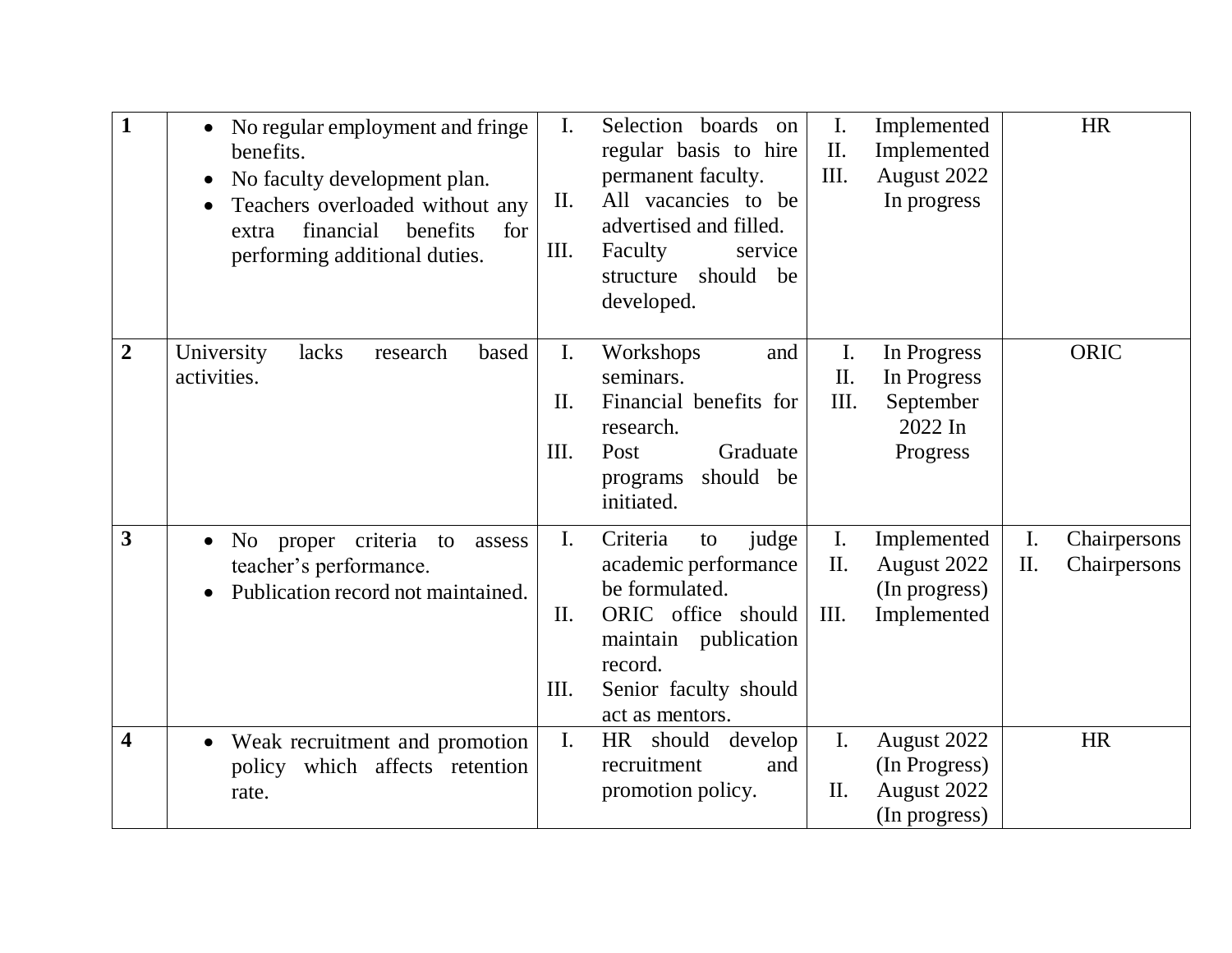| • Shortage of teachers in certain<br>departments.<br>• Office of QEC under staffed.<br>• Senior faculty not available as<br>mentors.<br>$\bullet$ University<br>faculty<br>lacks<br>development plan which affects<br>growth opportunities<br>and<br>performance. | II.<br>Ш. | All<br>positions<br>senior<br>fulfilled.<br>per HEC criteria. | academic<br>especially<br>should<br>QEC established as | be | Ш. | August 2022<br>(In progress) |            |
|-------------------------------------------------------------------------------------------------------------------------------------------------------------------------------------------------------------------------------------------------------------------|-----------|---------------------------------------------------------------|--------------------------------------------------------|----|----|------------------------------|------------|
| Compulsory surveys not part of feedback Surveys to be shared by<br>mechanism.                                                                                                                                                                                     |           | academic heads and made<br>part of CQI loop.                  |                                                        |    |    | Implemented                  | <b>QEC</b> |

### **STANDARD – VI - Students**

| Sr# | <b>Findings of IPE Report</b>       | <b>Actions proposed by CIP</b><br><b>Committee</b> | <b>Timeline to</b><br>accomplish | <b>Focal Persons</b> |
|-----|-------------------------------------|----------------------------------------------------|----------------------------------|----------------------|
|     |                                     |                                                    | actions/tasks                    |                      |
|     | Low intake of students.             | Proper policy for advertising                      | Implemented                      | Admissions &         |
|     | Admission policy needs revision.    | admission.                                         |                                  | Marketing            |
|     | Academic manual does not completely | Revision<br>academic<br><sub>of</sub>              | June $2022$ (In                  | Chairpersons and     |
|     | cover HEC policy guidelines.        | manual.                                            | Progress)                        | <b>OEC</b>           |

# **STANDARD – VII – Institutional Resources**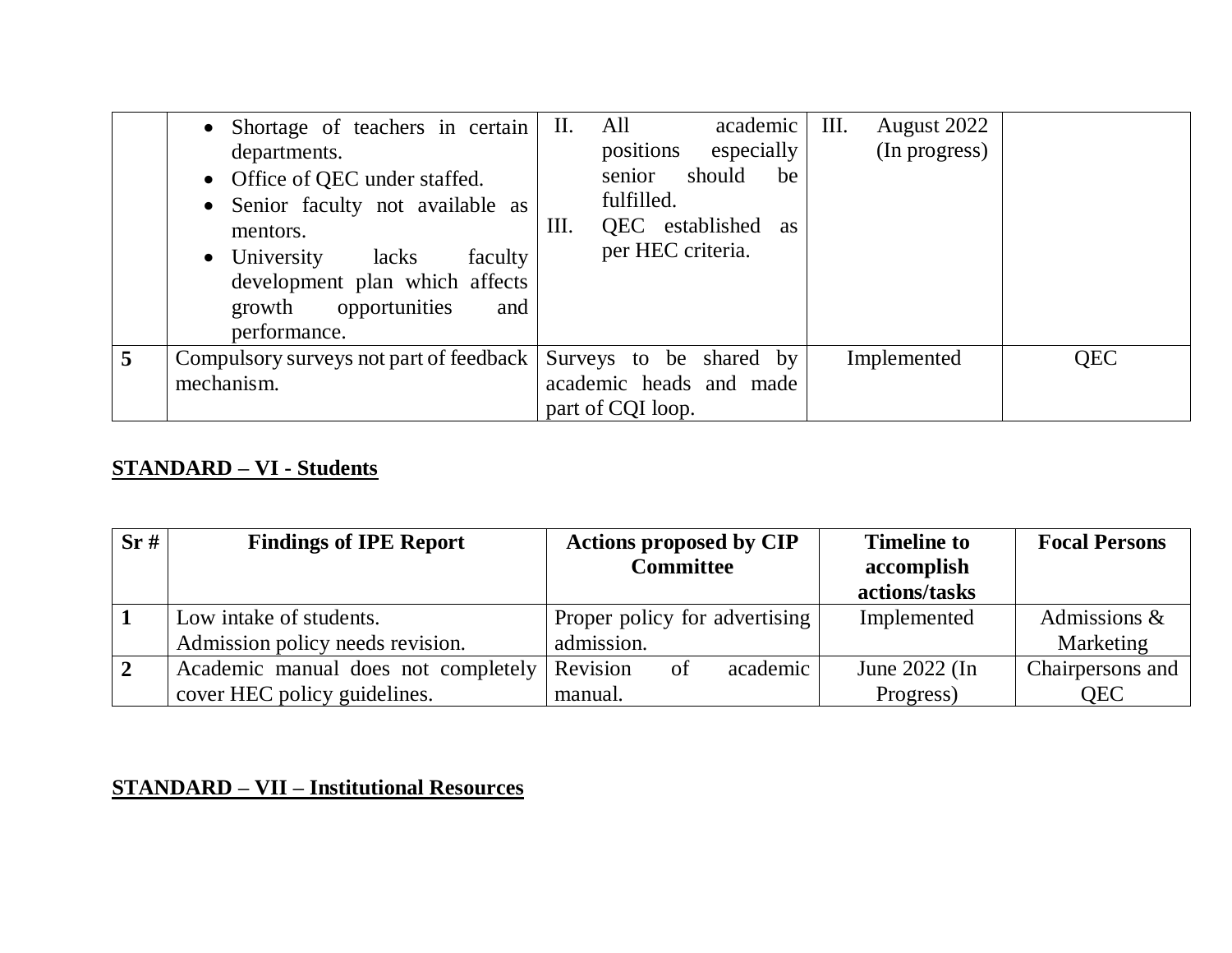| Sr#            | <b>Findings of IPE Report</b>                 | <b>Actions proposed by CIP</b><br><b>Committee</b> | <b>Timeline to</b><br>accomplish | <b>Focal Persons</b>  |
|----------------|-----------------------------------------------|----------------------------------------------------|----------------------------------|-----------------------|
|                |                                               |                                                    | actions/tasks                    |                       |
|                | There is no hostel and lodging facility for   | Establish<br>facilities<br>hostel                  | September 2023(In                | Vice Chancellor       |
|                | students.                                     | separately for boys and girls.                     | Progress)                        | & Manager             |
|                |                                               |                                                    |                                  | Admin                 |
| $\overline{2}$ | University is not equipped with transport     | University<br>provide<br>must                      | August 2022(In                   | Vice Chancellor       |
|                | facility.                                     | transport facility for students.                   | Progress)                        | & Manager             |
|                |                                               |                                                    |                                  | Admin                 |
| 3              | There is no industrial collaboration and      | liaison<br>Industry<br>be<br>must                  | Implemented                      | <b>Academic Heads</b> |
|                | there is no collaboration with Qarshi         | established.                                       |                                  |                       |
|                | academic<br>Industries<br>for<br>their<br>own |                                                    |                                  |                       |
|                | programs.                                     |                                                    |                                  |                       |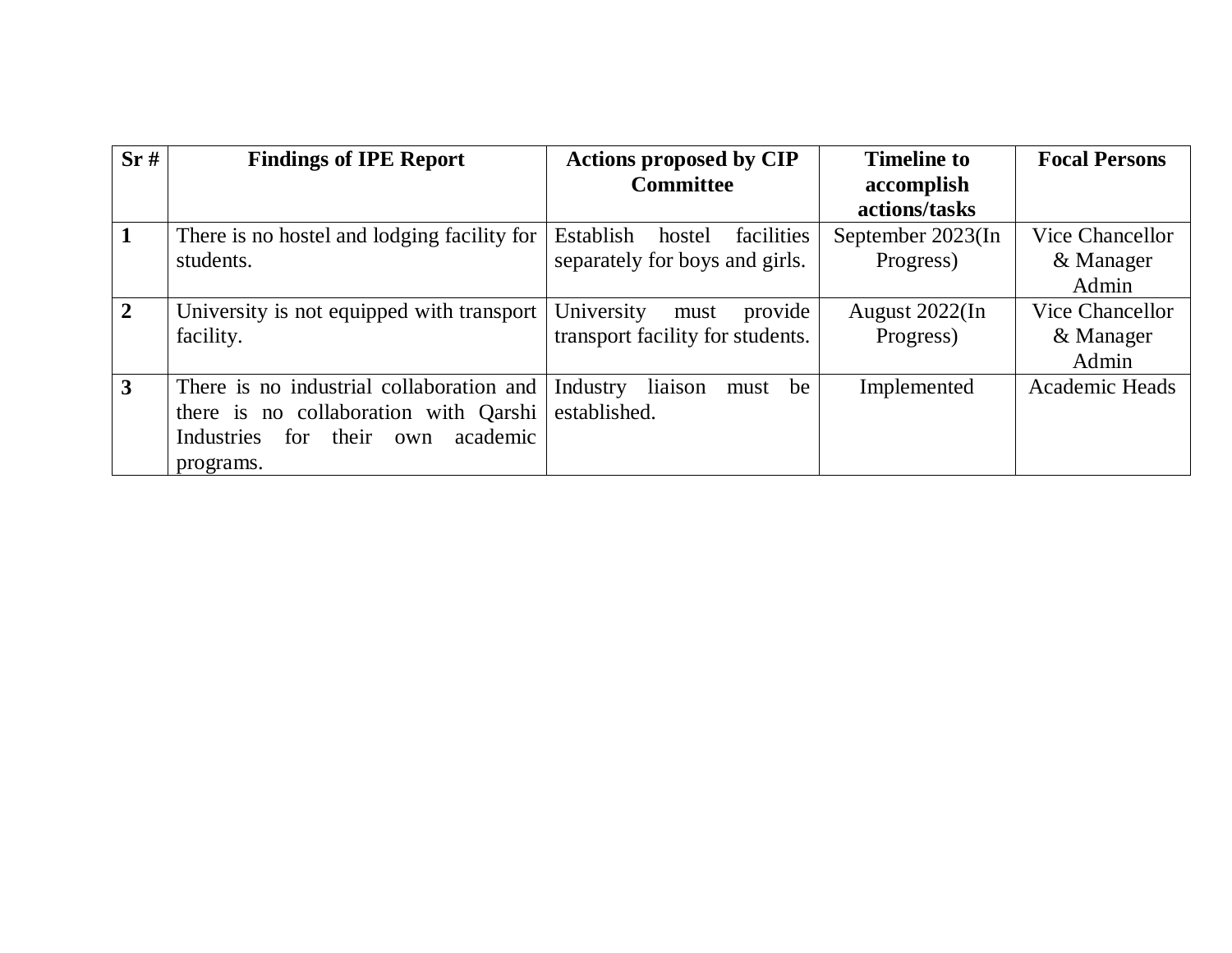# **STANDARD – VIII – Academic Programs and Curricula**

| Sr# | <b>Findings of IPE Report</b>                                                                              | <b>Actions proposed by CIP</b><br><b>Committee</b>                                                             | <b>Timeline to</b><br>accomplish<br>actions/tasks | <b>Focal Persons</b>            |
|-----|------------------------------------------------------------------------------------------------------------|----------------------------------------------------------------------------------------------------------------|---------------------------------------------------|---------------------------------|
|     | have<br>been<br>Learning<br>outcomes<br>not<br>appropriately defined for all departments.                  | Each program must develop<br>Program Learning Outcomes.                                                        | September 2022 (In<br>Progress)                   | Chairpersons $\&$<br>QEC        |
| 2   | <b>Teaching</b><br>methodologies,<br>assessment<br>rubrics and mapping of CLOs to PLOs etc<br>are missing. | Course Learning outcomes<br>and their mapping to PLOs<br>assessment rubrics etc<br>and<br>may be incorporated. | September 2022 (In<br>Progress)                   | Chairpersons $\&$<br><b>QEC</b> |
| 3   | No formal policy to incorporate student<br>and alumni feedback into the curriculum.                        | curriculum review<br>Formal<br>policy must be developed by<br>the university.                                  | Implemented                                       | Chairpersons $\&$<br>QEC        |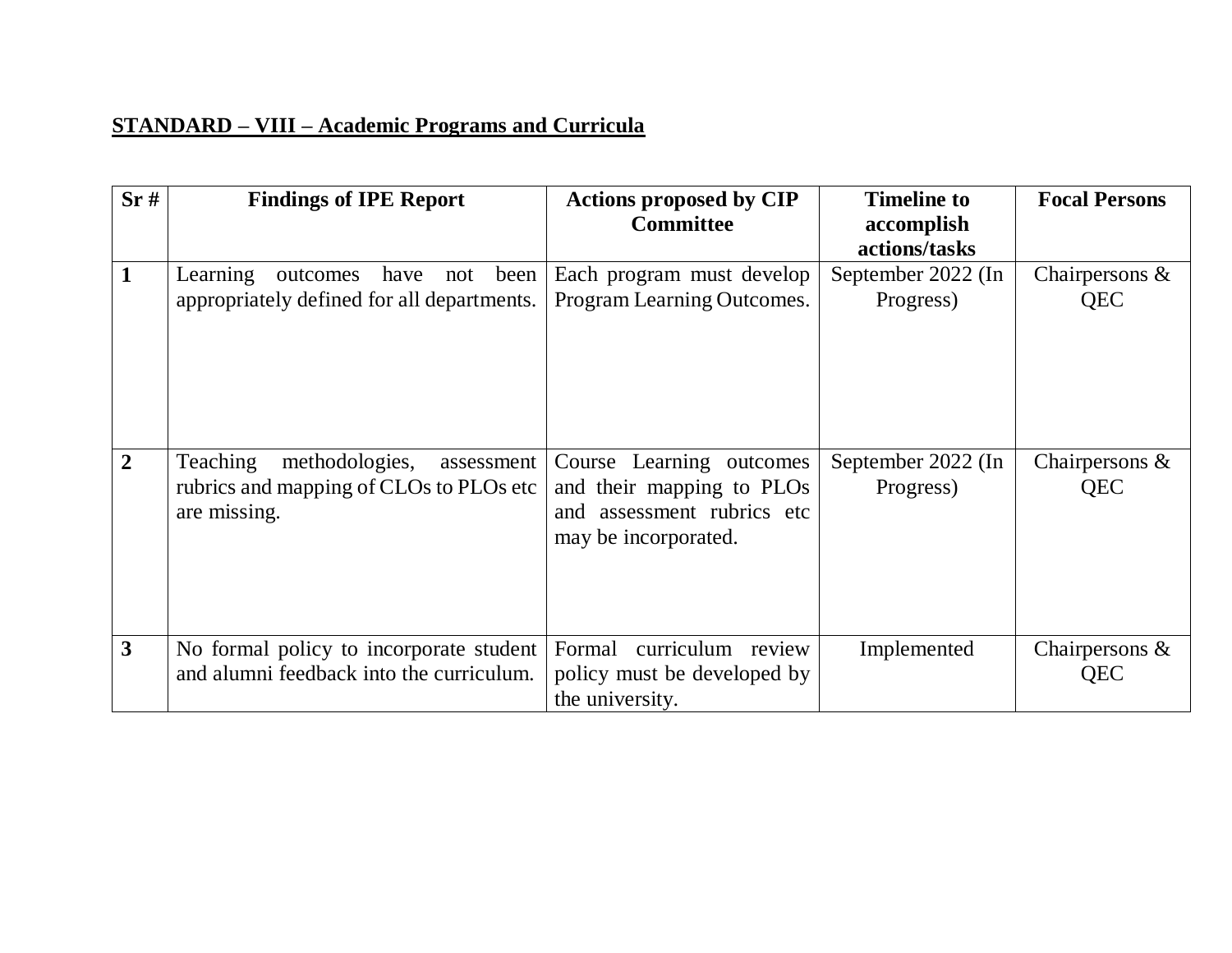| Sr#                     | <b>Findings of IPE Report</b>                                                                                                                                                                                                                                                            | <b>Actions proposed by CIP</b><br><b>Committee</b>                                                                                                                                                                                                                                 | <b>Timeline to</b><br>accomplish                                             | <b>Focal Persons</b> |
|-------------------------|------------------------------------------------------------------------------------------------------------------------------------------------------------------------------------------------------------------------------------------------------------------------------------------|------------------------------------------------------------------------------------------------------------------------------------------------------------------------------------------------------------------------------------------------------------------------------------|------------------------------------------------------------------------------|----------------------|
| $\mathbf{1}$            | No mechanism to ensure implementation<br>of Right for Information Act.                                                                                                                                                                                                                   | Right for information may be<br>adopted officially.                                                                                                                                                                                                                                | actions/tasks<br>Implemented                                                 | Registrar            |
| $\overline{2}$          | Faculty/Employee handbook and<br>relevant policies are not available<br>in print or university website.<br>Policies related to harassment,<br>recruitment<br>grievance,<br>and<br>selection, promotions/performance<br>appraisal and faculty and staff<br>development are not available. | Policies for faculty and<br>$\mathbf{I}$ .<br>staff need<br>to<br>be<br>developed<br>and<br>approved<br>by<br>the<br>relevant authorities on<br>priority.<br>Policies made must be<br>$\mathbf{II}$ .<br>disseminated to all the<br>stakeholders and made<br>available on website. | September<br>I.<br>$2022$ (In<br>Progress)<br>Implemented<br>$\mathbf{II}$ . | Registrar            |
| $\overline{\mathbf{3}}$ | SOP/Written<br>policy<br>regarding<br>No<br>communication<br>for<br>strategy<br>dissemination of regulations, rules and<br>policies and decisions made by statutory<br>bodies.                                                                                                           | Policy/SOP<br>Written<br>communication<br>regarding<br>strategy for dissemination of<br>rules, regulations and polices<br>must be established.                                                                                                                                     | Implemented                                                                  | Registrar            |

# **STANDARD – IX – Public Disclosure & Transparency**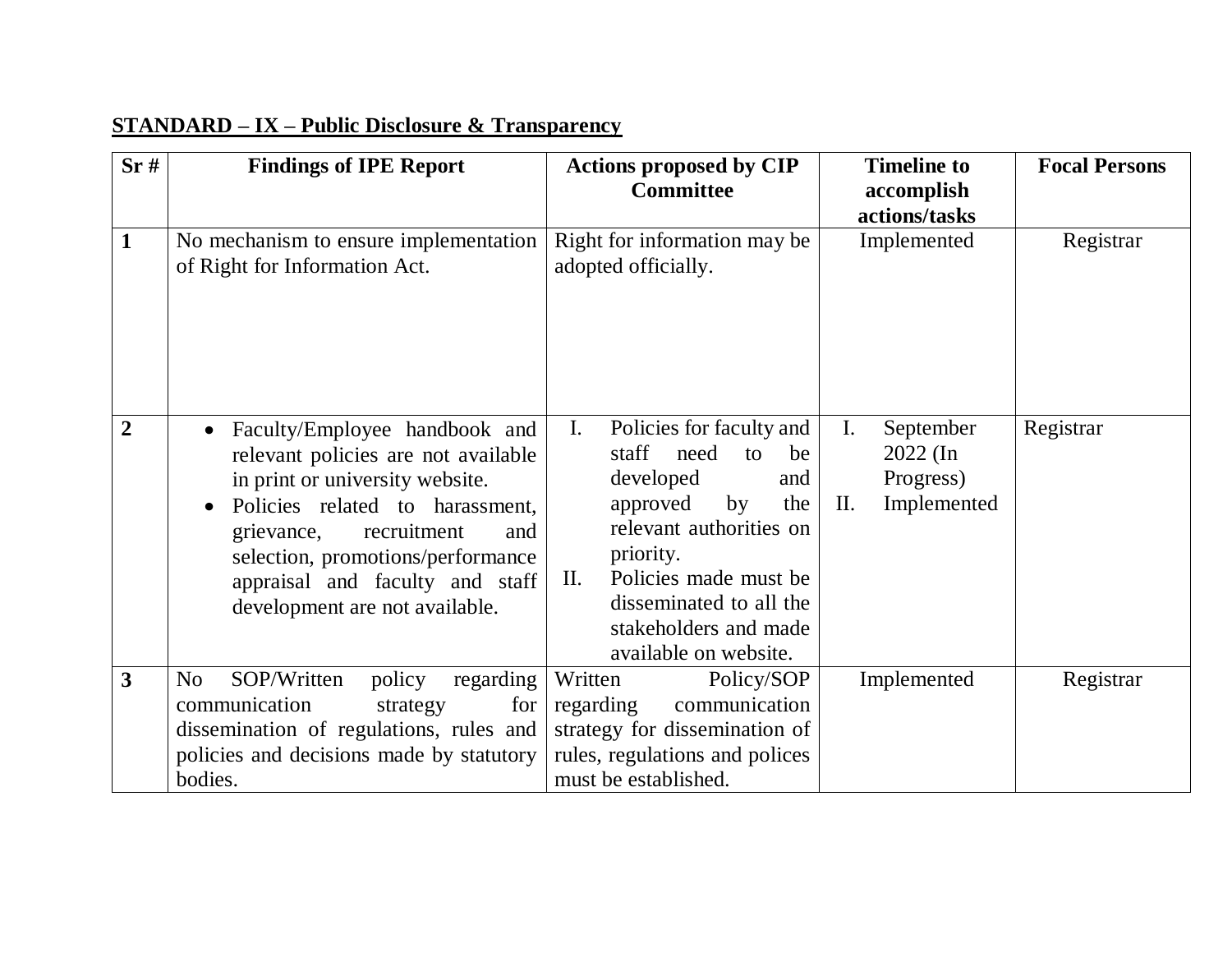| Program and degree requirements are not | Prospectus, scheme of         | Implemented | Chairpersons |
|-----------------------------------------|-------------------------------|-------------|--------------|
| available on university website.        | studies etc. be readily   II. | Implemented |              |
|                                         | accessible.                   |             |              |
|                                         | advising<br>Academic          |             |              |
|                                         | should be introduced          |             |              |

### **STANDARD – X – Assessment & Quality Assurance**

| <b>Sr</b><br># | <b>Findings of IPE Report</b>        | <b>Actions proposed by CIP</b><br><b>Committee</b> |           | <b>Timeline to</b><br>accomplish | <b>Focal Persons</b> |
|----------------|--------------------------------------|----------------------------------------------------|-----------|----------------------------------|----------------------|
|                |                                      |                                                    |           | actions/tasks                    |                      |
|                | • SAR mechanism is very weak         | QEC must be established<br>L.                      |           | August 2022<br>Ι.                | QEC & HR             |
|                | • Proper formation of Program        | with due relevance of its                          |           | (In Progress)                    |                      |
|                | Team (PT) doesn't exist.             | tasks.                                             |           | August 2022<br>П.                |                      |
|                |                                      | Permanent hiring is required<br>Π.                 |           | (In Progress)                    |                      |
|                |                                      | for QEC.                                           |           | Implemented<br>Ш.                |                      |
|                |                                      | Ш.<br>Strong SAR                                   | mechanism | IV.<br>Implemented               |                      |
|                |                                      | must be adopted.                                   |           |                                  |                      |
|                |                                      | Formulation mechanism of<br>IV.                    |           |                                  |                      |
|                |                                      | program team (PT) must be                          |           |                                  |                      |
|                |                                      | established.                                       |           |                                  |                      |
| 3              | QEC has not got full-time staff and  | Full time QEC staff must be hired.                 |           | August 2022 (In                  | <b>HR</b>            |
|                | hasn't<br>implemented<br>university  |                                                    |           | Progress)                        |                      |
|                | formal QEC procedure in true spirit. |                                                    |           |                                  |                      |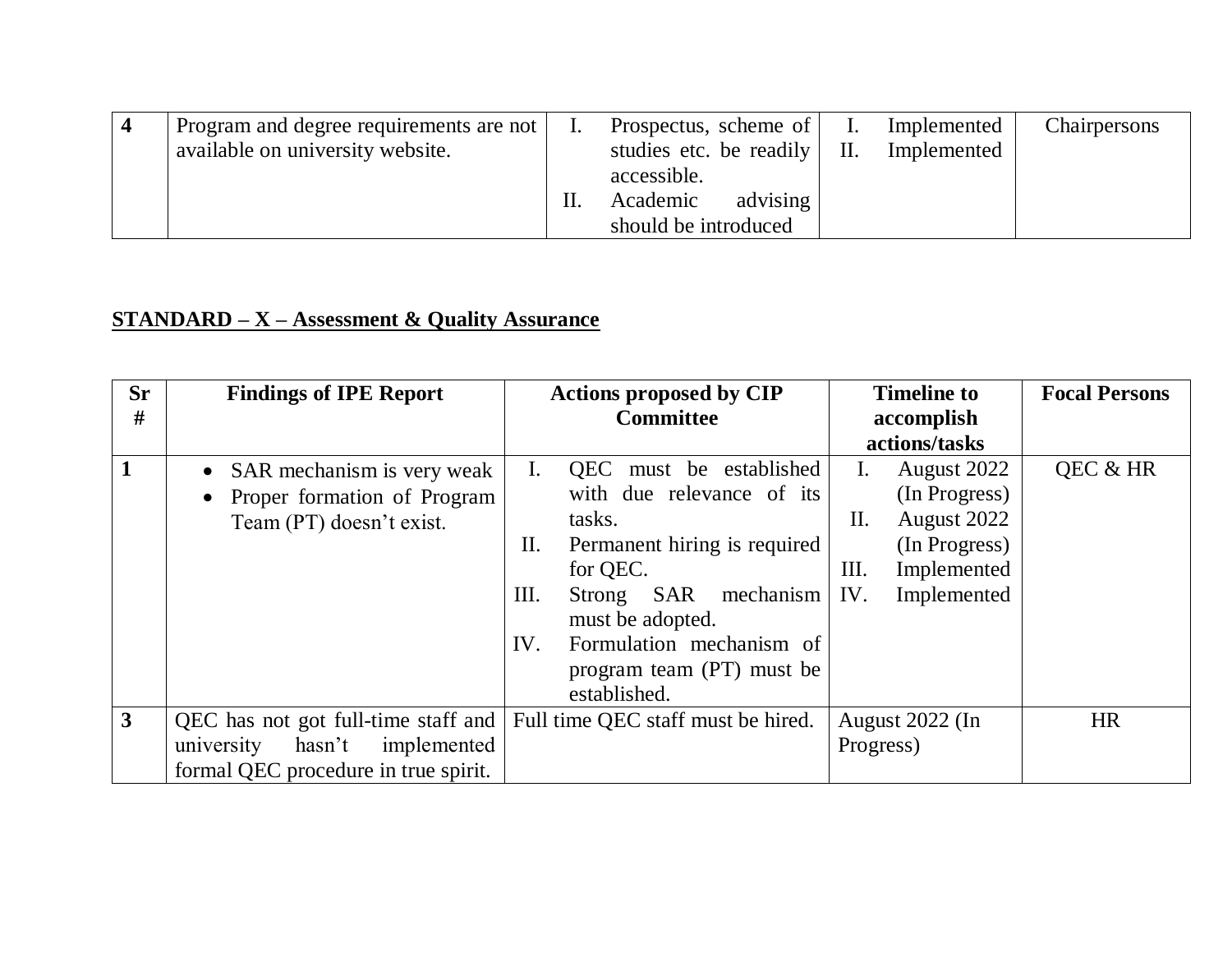| 4               | Student feedback mechanism is not                                                                                                                             | Student feedback mechanism needs<br>Implemented                                                                                                                                                                                                                                          | <b>QEC</b>                                           |
|-----------------|---------------------------------------------------------------------------------------------------------------------------------------------------------------|------------------------------------------------------------------------------------------------------------------------------------------------------------------------------------------------------------------------------------------------------------------------------------------|------------------------------------------------------|
|                 | maintained properly                                                                                                                                           | to be developed and maintained<br>properly.                                                                                                                                                                                                                                              |                                                      |
| $5\overline{)}$ | Students are not aware about the<br>QEC procedures.                                                                                                           | Students must be made aware about<br>Implemented<br>the QEC procedures.                                                                                                                                                                                                                  | <b>QEC</b>                                           |
| 6               | • Appointment and promotion<br>criteria doesn't<br>exist<br>in<br>university.<br>Faculty members<br>are<br>not<br>$\bullet$<br>aware about promotion criteria | Permanent teachers hiring<br>September 2022(In<br>I.<br>Progress)<br>for academic departments<br>conducted<br>be<br>must<br>immediately.<br>Faculty files<br>$\mathbf{II}$ .<br>be<br>must<br>developed.<br>Ш.<br>A clear career path must be<br>established and shared with<br>faculty. | HR and<br>Registrar                                  |
| 7               | University doesn't consider QEC<br>reports for any planning.                                                                                                  | I.<br>Annual report<br>be<br>must<br>authored in completion and<br>progress)<br>must be made available via<br>website.<br>Website of university must<br>П.<br>be improved.                                                                                                               | <b>Vice Chancellor</b><br>August 2022 (In<br>and QEC |

# **STANDARD – XI – Assessment & Quality Assurance**